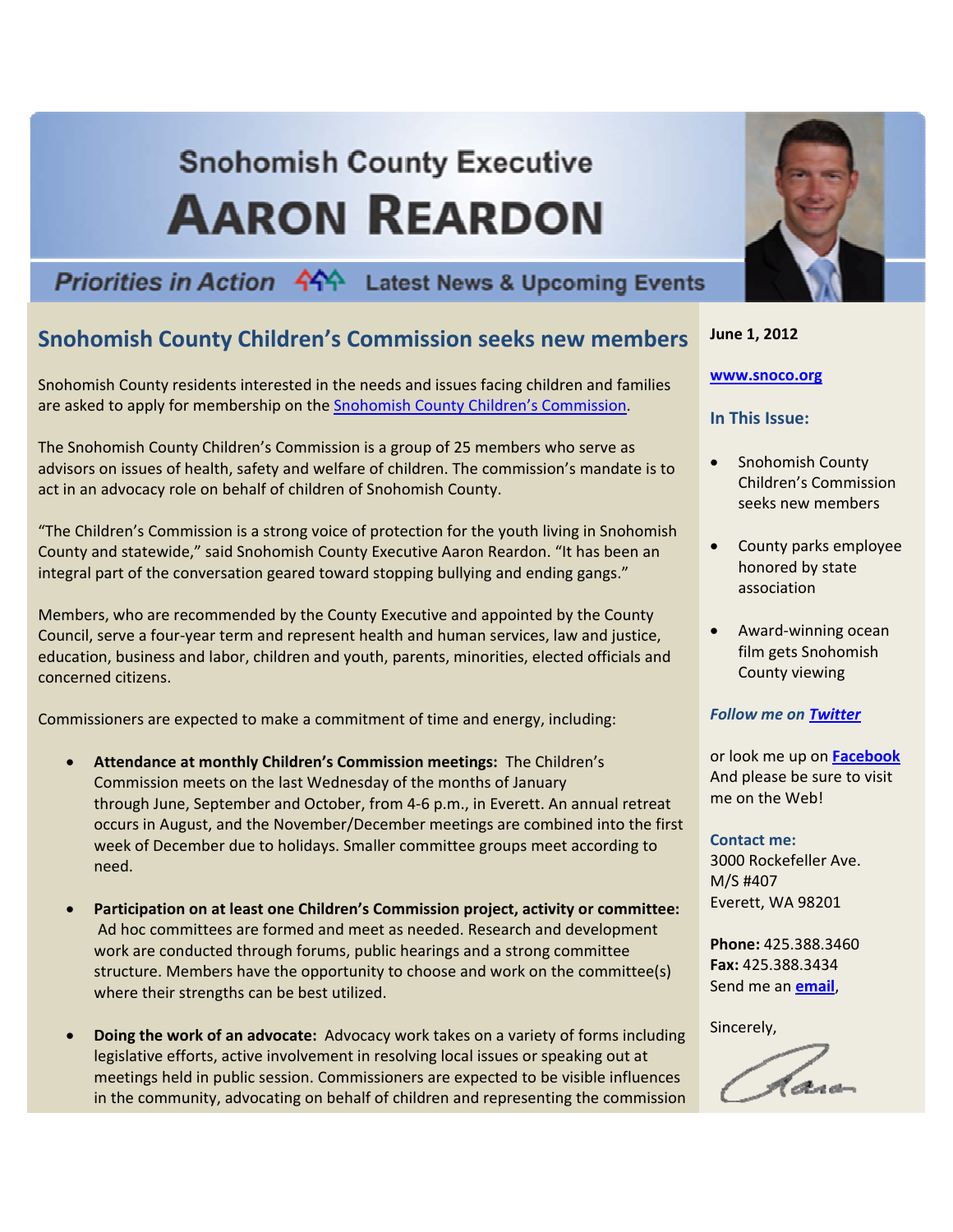Aaron Reardon

in the community.

Residents interested in becoming a member must first attend three Children's Commission meetings before they can apply. Applications may be printed directly from the Snohomish County Children's Commission [website.](http://wevaluekids.org/)

## **County parks employee honored by state association**

Bob Leonard, maintenance supervisor at the Evergreen State Fairgrounds, has been honored with a Washington Recreation and Parks Association award.



Leonard was selected by members as the Washington Recreation and Parks Association (WRPA) Resource Section for its 2012 Resource Section Outstanding Professional of the Year.

"It's always pleasing to see Snohomish County employees honored for their work," said Snohomish County Executive Aaron Reardon. "They care about this community, and that shows through the work they do as well as their volunteer efforts."

Presented at the annual WRPA conference in May, the award recognizes outstanding parks field staff for going above and beyond their normal work responsibilities to make a positive contribution to their community. Leonard served as the Resource Section Chair in 2011 and was instrumental in creating an annual scholarship available to any park department field staff statewide to attend the Pacific Northwest Resource Management School in Port Townsend each year.

## **Award‐winning ocean film gets Snohomish County viewing**

The Snohomish County Marine Resources Advisory Committee will host a premiere screening of "Ocean Frontiers: The Dawn of a New Era in Ocean Stewardship" on June 21 at the [Everett](http://www.snocomrc.org/) [Performing](http://www.snocomrc.org/) Arts Center.

In conjunction with the city of Everett, the free screening will be from 6:30 to 8:30 p.m with a panel discussion following the showing. Panelists will include John Mohr, Port Director, Port of Everett; Kit Rawson, Conservation Science Program Manager, Tulalip Tribes; and, Andrea Copping, Senior Program Manager, Pacific Northwest National Laboratory.

"Ocean Frontiers" will take you on an inspiring 60‐minute voyage to seaports and watersheds across the country; from the busy shipping lanes and whale corridors of Boston Harbor to the small fishing community of Port Orford, Ore.; from the nation's premier seafood nursery in the Mississippi Delta to the cornfields of Iowa.

Hear the voices of unlikely allies working together: industrial shippers teaming up with whale biologists, pig farmers with wetland ecologists, and many more, all of them embarking on a new course of cooperation.